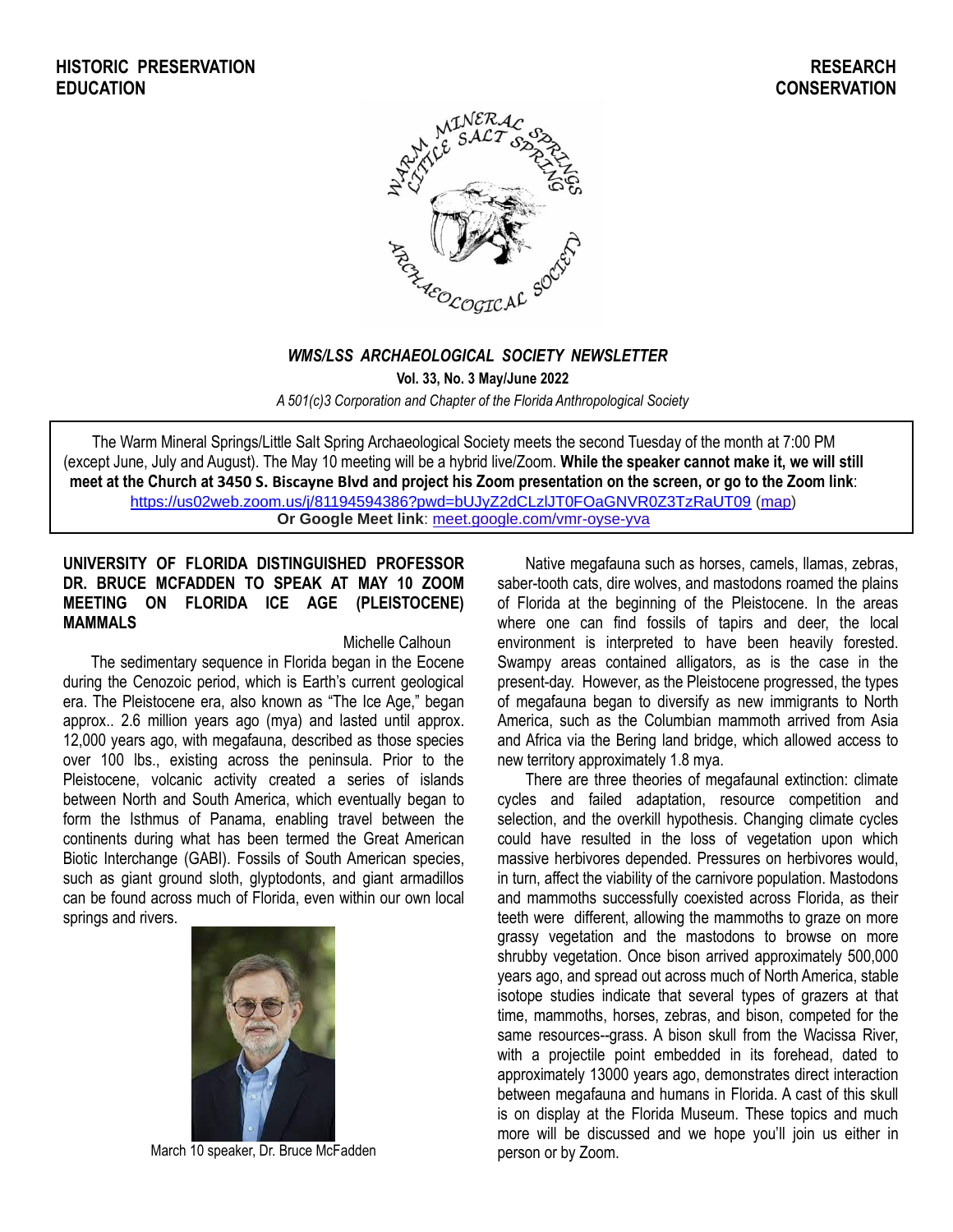Dr. MacFadden is a distinguished professor at the Florida Museum, is director of the University of Florida Thompson Earth Systems Institute, and is a leading researcher in the fields of vertebrate paleontology and evolution. He received his Bachelor's degree from Cornell University and his Ph.D. in geology from Columbia University, with a specialization in paleontology.

His book, *Fossil Horses: Systematics, Paleobiology, and the Evolution of the Family of Equidae*, was published in 1992, and is an excellent resource for research into the evolution of horses. Dr. MacFadden has authored over 200 peer-reviewed scientific articles, and has received many millions of dollars in grants to pursue his research in locations across the United States and beyond, including research in Panama which has shed new light on ancient biodiversity and biogeographical patterns.

His research has led to the discovery of numerous new fossils of vertebrates, invertebrates, and plants that he and his colleagues have been working to describe, which illustrate the ancient Panamanian landscape and its inhabitants. Other recent work has included broadening the field of STEM learning in K-12 schools, using 3-D casts of specimens to teach about fossils and evolution. He has also worked as the Senior editor of the international journal Paleobiology and is a member of numerous professional societies.

Dr. McFadden indicated he would have preferred to join us live, but on May 10, had meetings that extended into the late afternoon, which unfortunately precluded him from traveling.

# **EMERGENCE OF THE CALUSA KINGDOM TOPIC OF APRIL 12 MEETING BY REKNOWNED FLORIDA ARCHAEOLOGIST**

By Steve Koski

Our first in-person meeting since March 2020 was held on April 12, 2022, at the North Port Community United Church, where Dr. William Marquardt, Curator Emeritus, Florida Museum of Natural History, Gainesville, gave an exceptional presentation on the Calusa of Southwest Florida.

He stayed at the nationally-recognized Warm Mineral Springs Motel, listed on the National Register of Historic Places, and several members treated him to dinner at the Tarpon Point Grill and Marina on the Myakka River.

While he provided an excellent overview of the multidecade archaeological research in SW Florida which he led with the University of Florida, the Florida Museum of Natural History, his students, and other collaborators, the main emphasis was on the more recent efforts, which were initiated in 2013 at Mound Key in Estero Bay by the UF, FMNH, University of Georgia, and Florida Gulf Coast University, with a multitude of supporting entities and sponsors.

Mound Key was believed to be the capital of the Calusa, centered around the rich estuaries of Charlotte Harbor, Pine Island Sound, and Estero Bay. With its abundance of fish and shell fish, those coastal resources were able to sustain a localized population of more than (an estimated) 20,000 inhabitants, ruled by a paramount chief, Carlos, with influence over 50 villages, and alliances from the Florida Keys to Cape Canaveral.



 William Marquardt, Ph.D., accepts our world famous WMS/LSSAS tee-shirt from WMS/LSSAS president Kathy Gerace.

Historical writings indicate the first encounter of the Calusa with Europeans was during the arrival of Ponce de Leon in 1513. However, accounts of the journey note that some of the Calusa already spoke Spanish, having learned from earlier Spanish explorers to Cuba and Florida. On his return in 1521, de Leon was mortally wounded during battle with the Calusa, and died in Cuba a short time later.

Mound Key was also believed to be the location of Fort San Antón de Carlos, established by Pedro Menéndez de Avilés, who established a number of forts in Florida, c. 1566, to secure Spanish control and Christianize Florida's native inhabitants. The fort was first maintained and ministered by Jesuit priests, and later in the 1600s by Franciscans, occupations which were short-lived and abysmal failures.

Despite considerable historic documentation, most notably by accounts of Hernando de Escalante Fontañeda, who spent 17 years among the Calusa before returned to Spain by Pedro Menéndez, little archaeological evidence of the fort had been found.



Mound Key in Estero Bay, illustrating the two mounds bifurcated by a central canal fronted and backed by water courts. More info found at: *https://www.floridamuseum.ufl.edu/science/spanish-fort-on-mound-key/*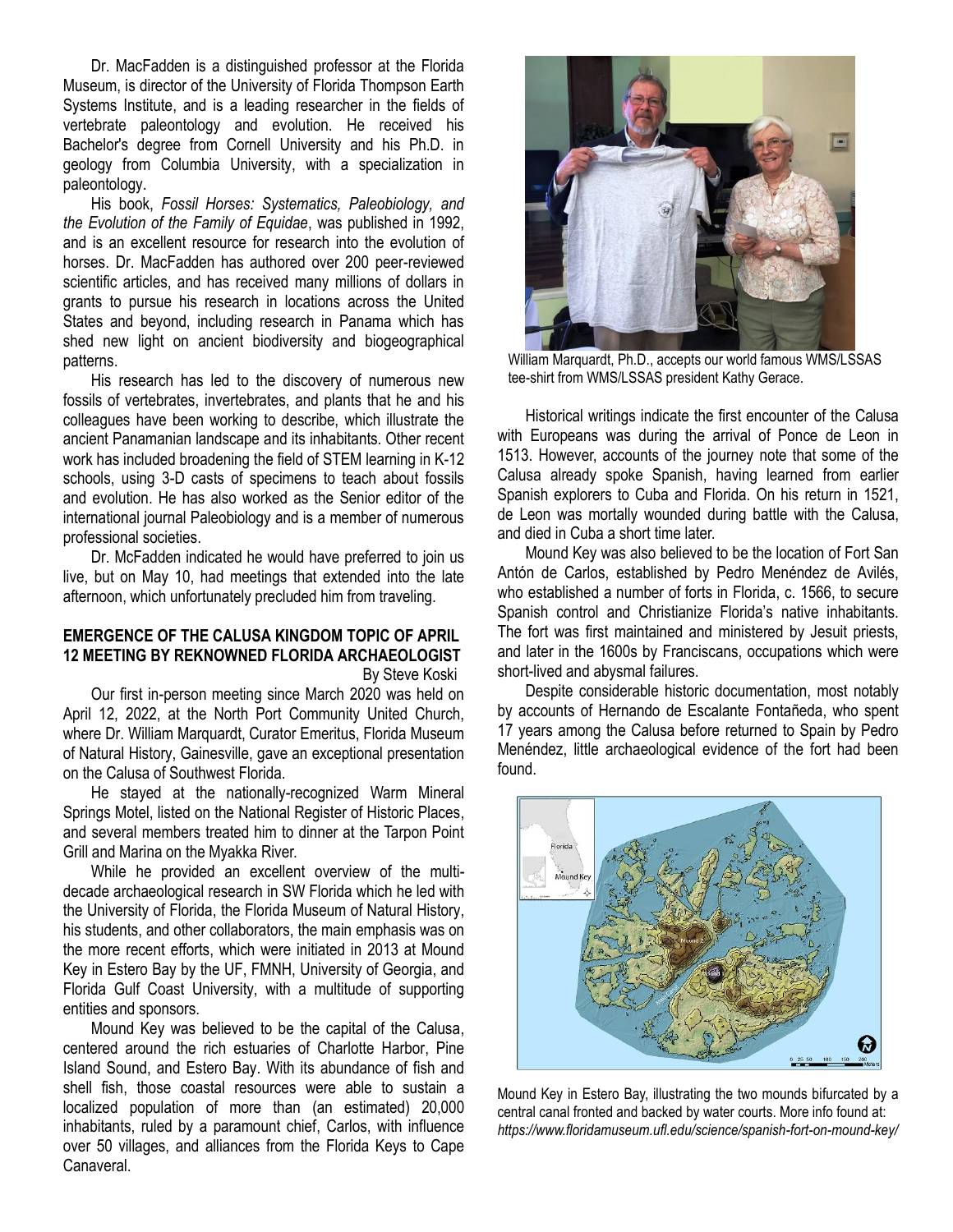Mound Key research primarily focused on an attempt to locate the Fort San Antón and the "great house" of Carlos, which based on historic accounts was said to be able to accommodate 2000 people. They also worked to determine the function of the "watercourts" and the associated shell ridges which were described by Cushing in the late 1800's, to determine the mound's morphology and formation, as well as other pursuits.

Utilizing ground penetrating radar, coring techniques, archaeological excavation, radiocarbon dates, artifact analysis, and stratigraphic sequencing, archaeologists could help address those research questions and gain a better understanding of the site in relation to historic accounts, mound development, and social complexity.

Based on their research, evidence of the walls of the fort were uncovered, with associated plaster–like tabby, indicative of a Spanish presence. Further excavation revealed Spanish artifacts relating to the mid-1600s that confirmed activity on-site at the time of Ft. San Antón. Post-molds extended over a large area, revealing that a large structure was once present. Archaeological evidence from the water courts and ridges demonstrated fish and shell fish were in abundance, and they were able to determine where processing and cooking activities took place.

The Mound Key research confirmed that Mound Key was the capital of the Calusa (Carlos) described by historic documentation. Mound 1 was the location of the "great house" of King Carlos. Mound 2 was the location of Fort San Antón de Carlos and the missions. The water courts appear to be fish traps and storage for live fish and shell fish, which likely represents an early type of aquaculture. That information addressed the question of how the Calusa were able to accumulate, store and distribute food on a massive scale which facilitated social political complexity and a consolidation of power, existing over a long period of time, without agriculture, from about AD 500 to 1500.

So much more was covered during the presentation, and multiple technical and popular articles have been written, with many more to come!

For more information, go to the link under the Mound Key map on the previous page and check out the newsletters from the Friends of Randell Research Center (of which the WMS/LSSAS is a supporting member), with links to other publications, at: www.floridamuseum.ufl.edu/rrc/newsletter/

Many thanks to Dr. Marquardt for spending time with us and we hope to get back the Randell Research Center soon!

## **SHARKS' TEETH FROM OHIO ARCHAEOLOGICAL SITES TOPIC OF MARCH 8 ZOOM MEETING**

## Judi and John Crescenzo

On March 8, 2022, George H. Colvin, geologist and founder of the engineering company, Cox-Colvin Associates, Inc., gave a fascinating Zoom presentation, entitled, "Shark Teeth from Ohio Archaeological Sites and Surface Collections—More than Just Hopewell." Colvin earned his Bachelor's degree in geology from Ohio University and a Master's degree in geology from Vanderbilt University. He has also served in various roles for the Archaeological Society of Ohio and is an avocational archaeologist.

Colvin has spent 15 years researching shark teeth in Ohio. There has been a debate about the Hopewell Culture and how shark teeth came to be mortuary items there. Colvin believes the teeth came mostly from Southwest Florida and were used in Ohio before and after the Hopewell Culture. Rocks in Ohio do not contain shark teeth, but do have inclusions of invertebrate fossils which were formed before the modern shark existed. Most shark teeth in Ohio are associated with Hopewell, but some are not.

In 1848, George Squier and Edwin Davis first discussed shark teeth in the Mississippi Valley in their book *Ancient Monuments of the Mississippi Valley*, which was the first scientific publication about prehistoric earthworks in the U.S. It is a work-in-progress that was never completed, so newer data is not included. Earthwork sites in Ohio are shown on a map in the area of the Scioto River, which joins the Ohio River, and is most known for the Hopewell. The Scioto River Valley has hundreds of documented mounds and earthworks.

Items for the 1893 World's Expo in Chicago were collected from Paint Creek, a Scioto River tributary in central Ohio, on a farm owned by Mordecai Hopewell. This was the largest Hopewell enclosure, with about 110 acres containing items of impressive quality and quantity. The time period for the Hopewell culture was 0 A.D.–500 A.D., which was followed by the Mississippian Culture. Artifacts found in the Ohio River Valley were made from exotic resources such as obsidian (possibly from WY), Knife River flint (from ND & Canada), novaculite (only found in AK), copper (from MI & Canada), quartz, galena, garnet, mica, chlorite (all possibly from Appalachians), and marine shell, shark, and barracuda teeth (likely from the Gulf Coast), which shows extensive trade links to far-away locales.

Several species of shark teeth were used in Ohio. It was once thought that their source was a location closest to Ohio, because Flint Ridge flint was found with shark teeth in the Hopewell sphere. But waterways were used for transportation, and it was later realized that a more distant source was most likely because people were Interacting with those areas at that time.

Shark teeth are easy to find and were collected long before the Hopewell used them. Today they are found in rivers and on popular beaches like Venice, FL. The reason that there are so many teeth is that sharks constantly shed them to maintain sharpness. New teeth appear in the front and last only ten days. A shark has 100 biting teeth and sheds 3,600 teeth per year, which fossilize easily.

Modern shark teeth are not fossils. They are rare and less than 2% can be found in Ohio archaeological sites. They were originally recovered by a culture that hunted or fished, which may give a clue as to their source. Most archaeological reports, however, do not make a distinction between modern and fossilized shark teeth making such research difficult. Modern shark teeth are very sharp and make better tools, because they are harder and less brittle.